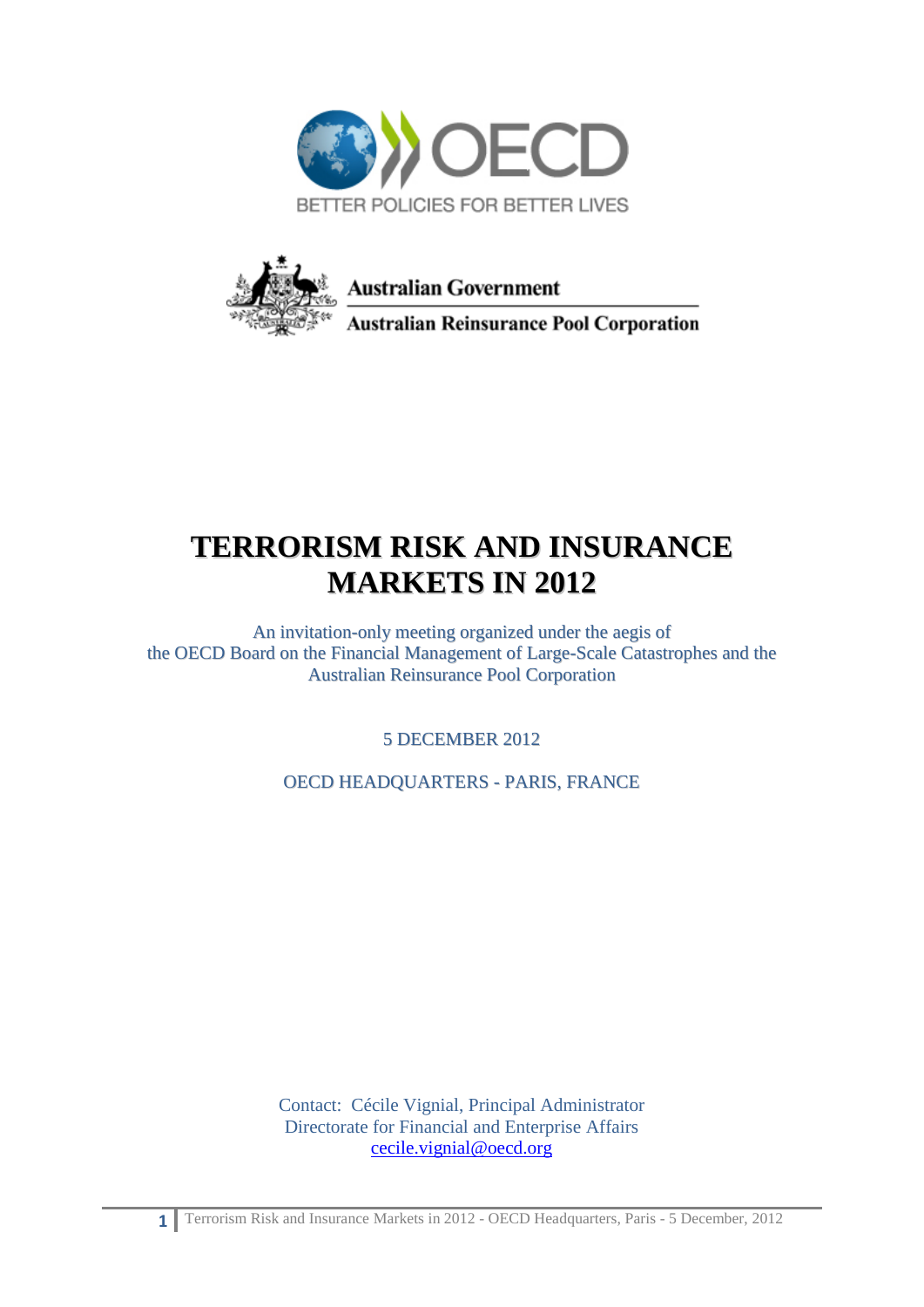## **PURPOSE OF THE SECOND INTERNATIONAL MEETING ON TERRORISM RISK INSURANCE**

How is the terrorism threat evolving today? Are organizations preparing for this risk? Do current insurance solutions adequately answer the needs of market players in an everchanging risk context? What is the future of temporary national terrorism insurance programs?

After the success of the first OECD conference on terrorism risk insurance, this meeting is meant as an attempt to cope with these questions and review the current status of terrorism risk insurance programs and markets in different countries. It will also provide a neutral forum for policy dialogue on current and emerging challenges for the heads of terrorism insurance programs worldwide and decision makers from the public sector, industry (insurers, reinsurers, brokers, risk modelling firms, risk managers) and leading research institutions.

This invitation-only conference is organised under the aegis of the OECD High Level Advisory Board on the Financial Management of Catastrophes, in cooperation with the Australian Reinsurance Pool Corporation.

Following the events of September 2001, the OECD had developed a large portfolio of activities on the financial management of terrorism risk. The first international conference on terrorism risk insurance was organized in 2010. Today, two thirds of the 34 OECD Member countries rely on the insurance market to manage terrorism risk, as nearly all non-member countries. One third of them have established a national terrorism insurance program to financially cover possible economic consequences of future terrorist attacks. Some of these schemes are very recent, such as the Danish terrorism insurance scheme created two years ago. Some are set to expire in the coming years unless renewed, and will thus be assessed. Meanwhile, recent geopolitical events impact the terrorism threat at local and global level. It is time for a new review.

| The meeting is held at: | The OECD Conference Centre    |
|-------------------------|-------------------------------|
|                         | 2, rue André Pascal           |
|                         | 75775 Paris Cedex 16, France  |
|                         | Tel: 33 (0) 1 45 24 82 00     |
|                         | www.oecd.org/conferencecentre |

On arrival, you must register at the Reception desk to obtain a visitor's badge. Please bring photo identification (**personal identity card/driving licence/passport**) with you.

**Please arrive 30 minutes in advance of the start of the meeting** to allow sufficient time for the registration/security formalities. **For security reasons, you must wear your visitor's badge at all times.**

*For more information on OECD activities on catastrophe risks see: [www.oecd.org/daf/fin/catrisks](http://www.oecd.org/daf/fin/catrisks)*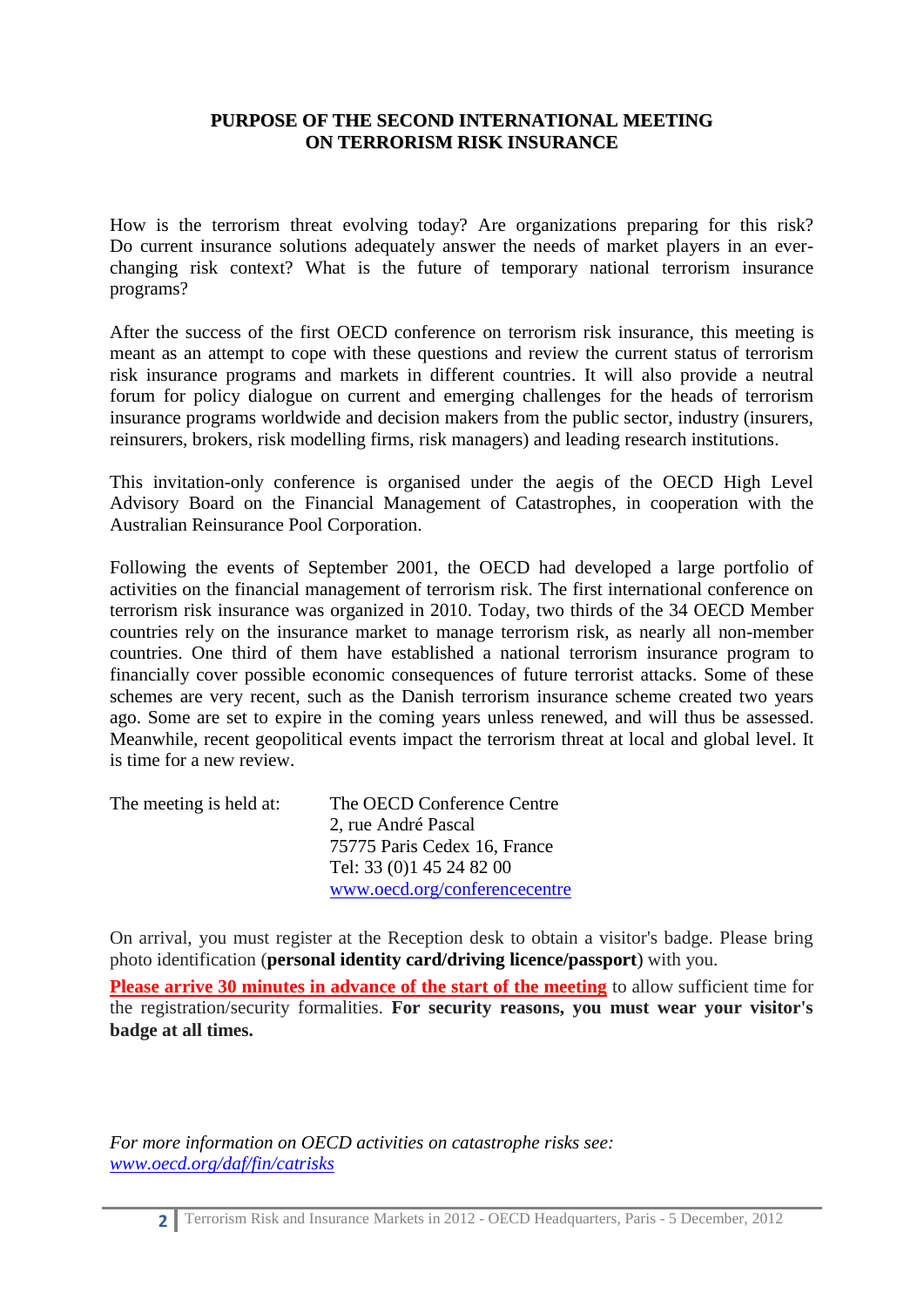| <b>AGENDA</b><br><b>Wednesday, 5 December, 2012</b> |                                                                                                                                                                                                                                                                                                 |  |
|-----------------------------------------------------|-------------------------------------------------------------------------------------------------------------------------------------------------------------------------------------------------------------------------------------------------------------------------------------------------|--|
| 8.15.-8.45                                          | <b>REGISTRATION</b>                                                                                                                                                                                                                                                                             |  |
| 8.45-9.00                                           | <b>WELCOME REMARKS</b>                                                                                                                                                                                                                                                                          |  |
|                                                     | Richard Boucher, Deputy Secretary-General, OECD                                                                                                                                                                                                                                                 |  |
|                                                     | Erwann Michel-Kerjan, Professor and Managing Director, Risk Management and<br>Decision Processes Center, The Wharton School, USA; Chairman of the OECD Board<br>on the Financial Management of Large-Scale Catastrophes                                                                         |  |
| 9.00-10.40                                          | <b>SESSION 1: PROGRESS IN TERRORISM RISK MODELLING</b><br>Chair: Milan Simic, Managing Director, AIR <sup>*</sup>                                                                                                                                                                               |  |
|                                                     | The economics of business interruption insurance against terrorism<br>$\bullet$<br>Adam Rose, Coordinator for Economics, Center for Risk and Economic Analysis of<br>Terrorism Events (CREATE), USA                                                                                             |  |
|                                                     | Predicting the unpredictable: probabilistic risk estimation for terrorism risk in<br>$\bullet$<br><b>Germany</b><br>Dirk Harbrücker, Member of the Executive Board, Extremus, Germany &<br>Joachim Weihe, Deputy Head Germany 1, Head Health & Life Reinsurance, Aon<br><b>Benfield Germany</b> |  |
|                                                     | Progress in terrorism risk modelling and its possible implications<br>$\bullet$<br>David Matcham, CEO, ARPC, Australia                                                                                                                                                                          |  |
|                                                     | New insights into the NBCR terrorism modelling : CCR approach for the<br><b>French insurance market</b><br>Laurent Montador, Senior Vice President, CCR, France                                                                                                                                 |  |
|                                                     | The Insurability of political violence<br>$\bullet$<br>Robert Muir-Wood, Chief Research Officer, Risk Management Solutions                                                                                                                                                                      |  |
|                                                     | <b>Counter-terrorism constraints on terrorism pool losses</b><br>$\bullet$<br>Gordon Woo, Catastrophist, Risk Management Solutions                                                                                                                                                              |  |
|                                                     | Q&A                                                                                                                                                                                                                                                                                             |  |
| 10.40-11.00                                         | <b>COFFEE BREAK</b>                                                                                                                                                                                                                                                                             |  |

-

<sup>\*</sup> Member of the OECD High Level Advisory Board on the Financial Management of Catastrophes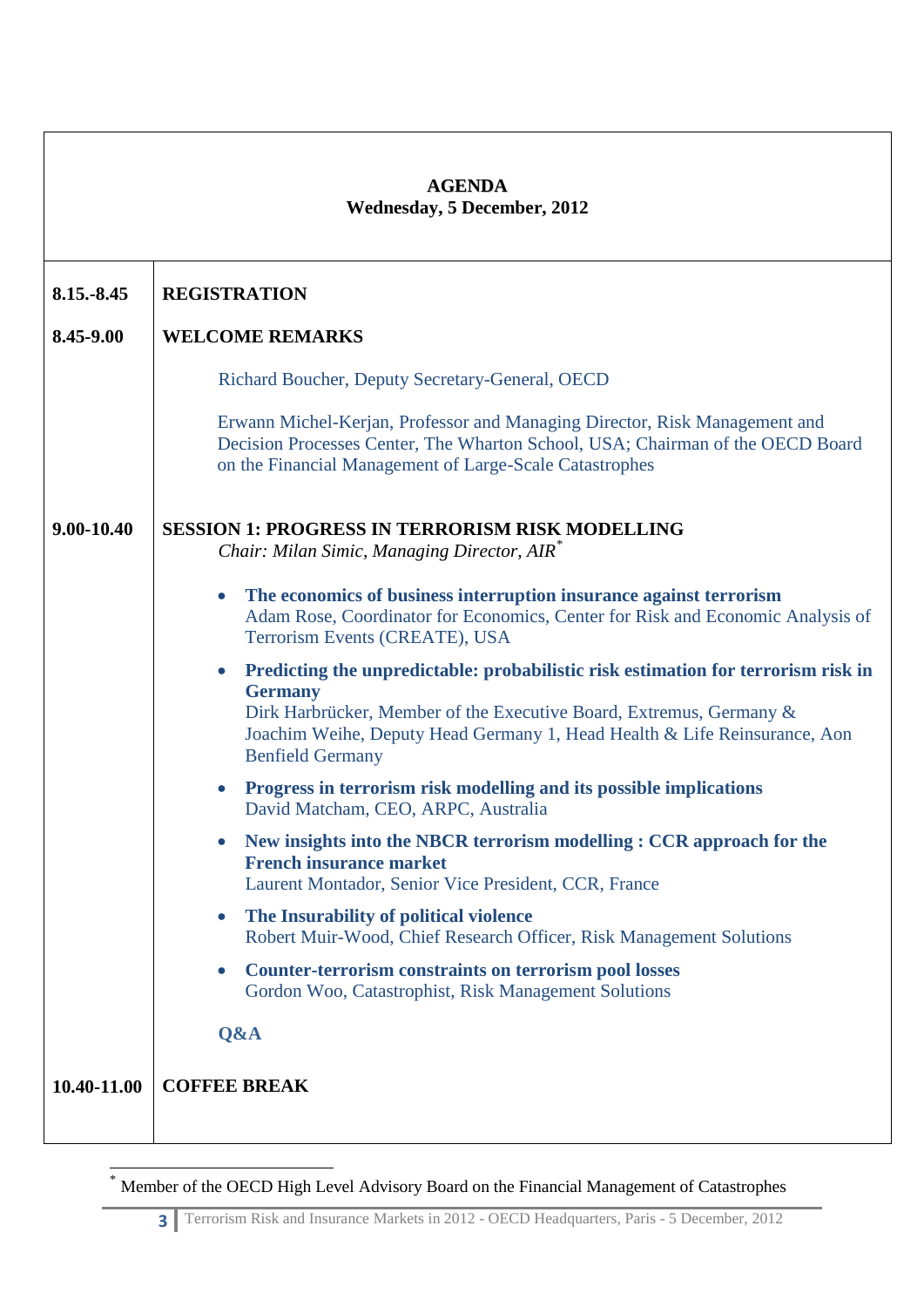| 11.00-12.20 | <b>SESSION 2: INSURING AGAINST TERRORISM: A RISK MANAGER PERSPECTIVE</b><br>Chair: Franklin Nutter, President, Reinsurance Association of America, USA*<br>Adapting terrorism risk insurance solutions to multinational activities<br>$\bullet$<br>Rémi Pendaries-Issaurat, Risk Manager, Accor<br>Miguel Luque Herrán, Director of Insurance, Repsol<br>The challenge of protecting critical infrastructures<br>$\bullet$<br>Michael Schuller, Corporate Finance Director & Head of Investor Relations,<br>Eurotunnel<br>David Gasson, Secretary General, International Union of Aerospace Insurers (IUAI)<br>Elizabeth Holton, Consultant, Risk Management & Insurance, International Air<br><b>Transport Association (IATA)</b><br>Q&A                                                                                                                                                                                                                                                                                                                                                |
|-------------|------------------------------------------------------------------------------------------------------------------------------------------------------------------------------------------------------------------------------------------------------------------------------------------------------------------------------------------------------------------------------------------------------------------------------------------------------------------------------------------------------------------------------------------------------------------------------------------------------------------------------------------------------------------------------------------------------------------------------------------------------------------------------------------------------------------------------------------------------------------------------------------------------------------------------------------------------------------------------------------------------------------------------------------------------------------------------------------|
| 12.20-13.30 | <b>LUNCH BREAK</b> (lunch boxes will be provided to participants)                                                                                                                                                                                                                                                                                                                                                                                                                                                                                                                                                                                                                                                                                                                                                                                                                                                                                                                                                                                                                        |
| 13.30-14.55 | <b>SESSION 3: LATEST EVOLUTION OF THE TERRORISM THREAT</b><br>Chair: Erwann Michel-Kerjan, Professor and Managing Director, Center For Risk<br>Management, The Wharton School, USA; Chairman, Board of the OECD International<br>Network on the Financial Management of Large-Scale Catastrophes<br><b>Trends in terrorism threat in the Netherlands</b><br>$\bullet$<br>Niek Bos, Manager, Dutch Terrorism Risk Reinsurance Company (NHT) &<br>Laurens van der Varst, Advisor at COT Institute for Crisis Management, Netherlands<br>The evolving global terrorism threat: a view from Spain and across the<br><b>Mediterranean</b><br>Fernando Reinares, Senior Analyst on International Terrorism at Elcano Royal<br>Institute and Professor of Political Science at King Juan Carlos University, Spain<br>The terrorism threat in 2012: global perspective<br>$\bullet$<br>Bruce Hoffman, Director of the Center for Security Studies, Director of the Security<br>Studies Program and Professor at Georgetown University's Edmund A. Walsh<br>School of Foreign Service, USA<br>Q&A |